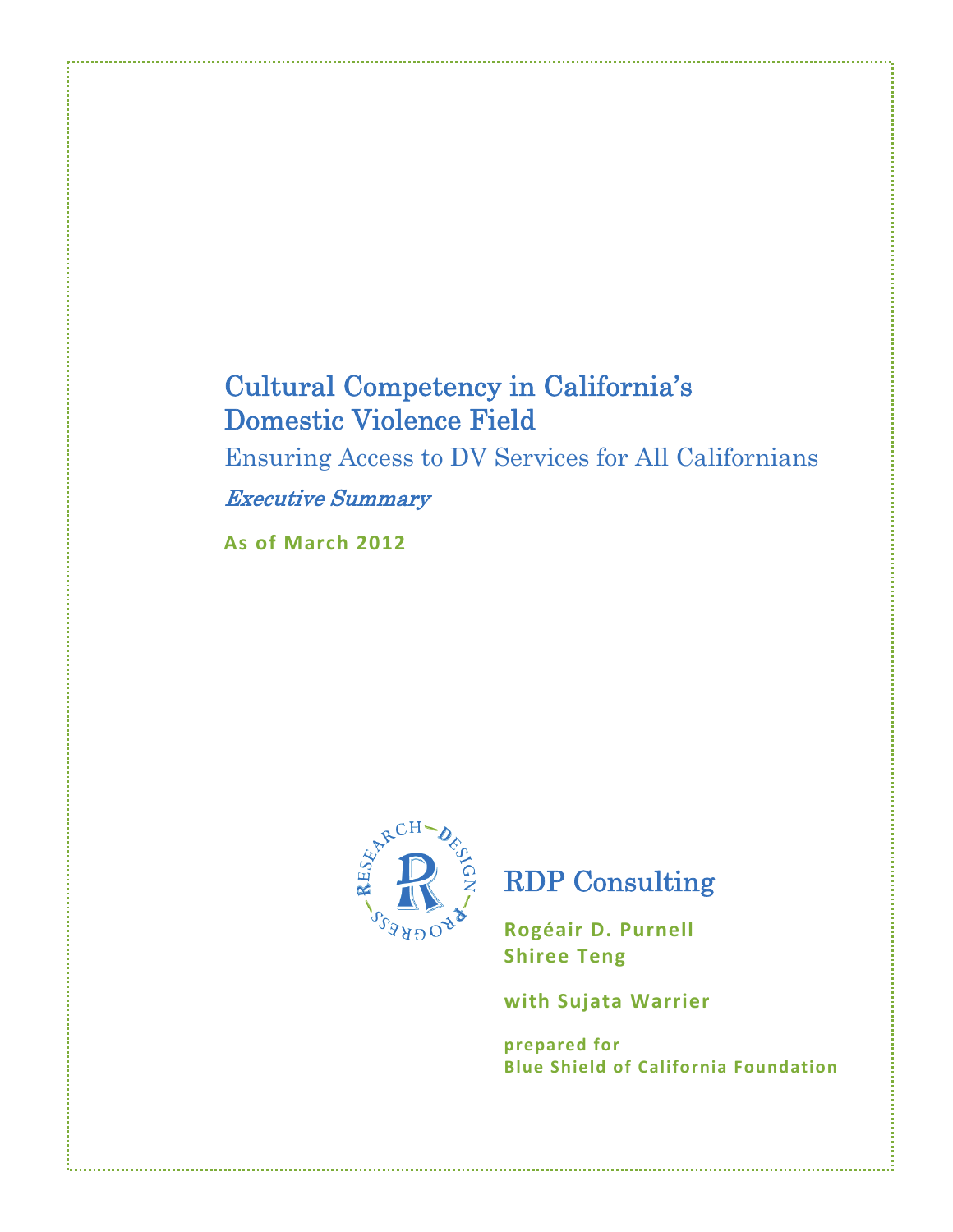

## **Executive Summary**

This report outlines how a cultural competency framework could offer a more viable and useful approach to domestic violence (DV) service provision, advocacy and prevention efforts. Available data suggests that many women have experienced violence at the hands of an intimate partner and that certain groups of women may experience higher rates of such abuse. In particular, African Americans, American Indians, and, in some cases, Latinas and immigrants may experience higher rates of DV than White women. In spite of the sexual and physical abuse they may suffer, survivors from these groups may be less or unlikely to access available services. The information provided in this report identifies ways that organizations can continue to effectively engage and support those within their communities who are already seeking services, while also working to engage others who may be experiencing DV but may not be seeking support.

### **Purpose and Methodology**

In October 2010, RDP Consulting reviewed available literature and conducted confidential interviews with 16 domestic violence experts direct service providers, coalition leaders, directors, consultants, funders and advocates — to explore culturally competent ways to end domestic violence. The goal of this research was to understand and highlight how direct services could be made more accessible and effective, especially for high-need, underserved populations. In the full report, a definition of culture and culturally competency is offered along with a brief review of the DV field's origins, followed by a summary of the field's major successes, a review of the known data on DV in California (specifically among certain demographic groups), and a discussion of why these communities may not access services — and how a cultural competency framework could help address issues of accessibility.

#### **Key Recommendations and Findings**

We found that organizations that successfully provide culturally competent DV services use a *multi-level approach* to address needs at the community, organizational, and individual levels.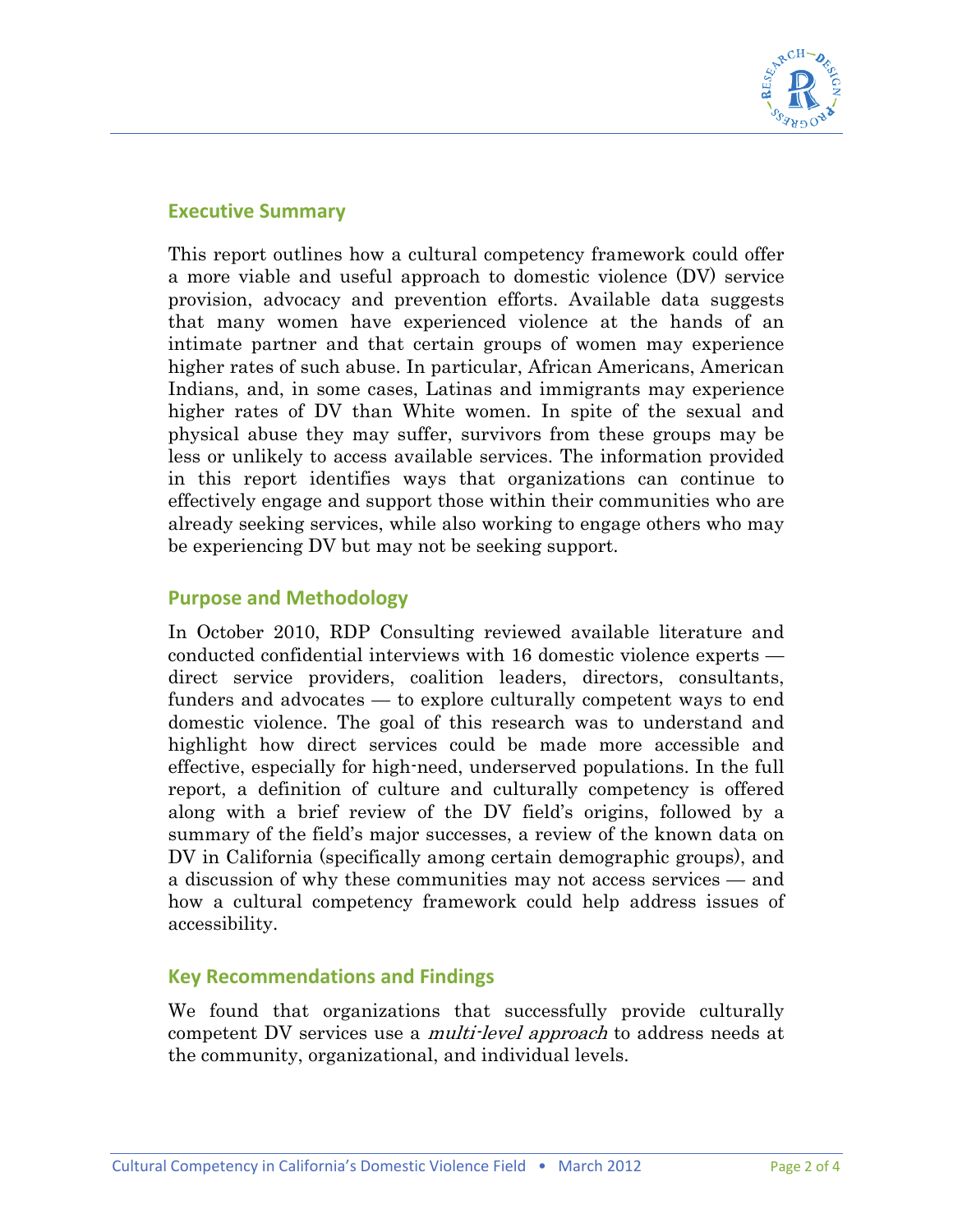

- At the *community* level, cultural competency involves understanding the social context in which services are being provided, for example, the social norms in a particular community around communicating about DV.
- For *organizations*, cultural competency involves a commitment to assessing, supporting, and evaluating an agency's ability to effectively meet the needs of the community in which it works. This may include identifying communities that may need services, but are not seeking them, and gathering data on the effectiveness of the services being provided.
- At the *individual* level, cultural competency requires being sensitive to and aware of the differences between the provider's and the client's cultures, so that any service provided is appropriate and more likely to be well received. This may include being aware of the power dynamics at play when a provider is first engaging with a client seeking services.
- For *practitioners*, field experts emphasized that it is absolutely critical that DV providers and advocates are "negotiators" of cultures. This will necessarily involve centering the client as expert on her situation, and asking her what she would like to happen, and how the agency can be helpful.

Since cultural competency is an ongoing endeavor, DV leaders and experts recommend the following three strategies to strengthen and broaden cultural competency practices.

#### *Supporting staff in a way that promotes and rewards self‐reflection*

In culturally competent organizations, supervisors create safe environments where staff can and are expected to step back and examine their practices.

#### *Supporting survivors holistically — as long as they need help*

Once physically but temporarily safe, many women and their children are faced with rebuilding their lives. Rebuilding can require a holistic set of supports: mental health counseling, legal advocacy, job placement, vocational training, and transportation assistance, among others.

#### *Creating and supporting partnerships*

The complexity of culture and the challenges facing survivors lead many agencies to work collaboratively with others organizations and agencies to offer the breadth and intensity of support that survivors may need.